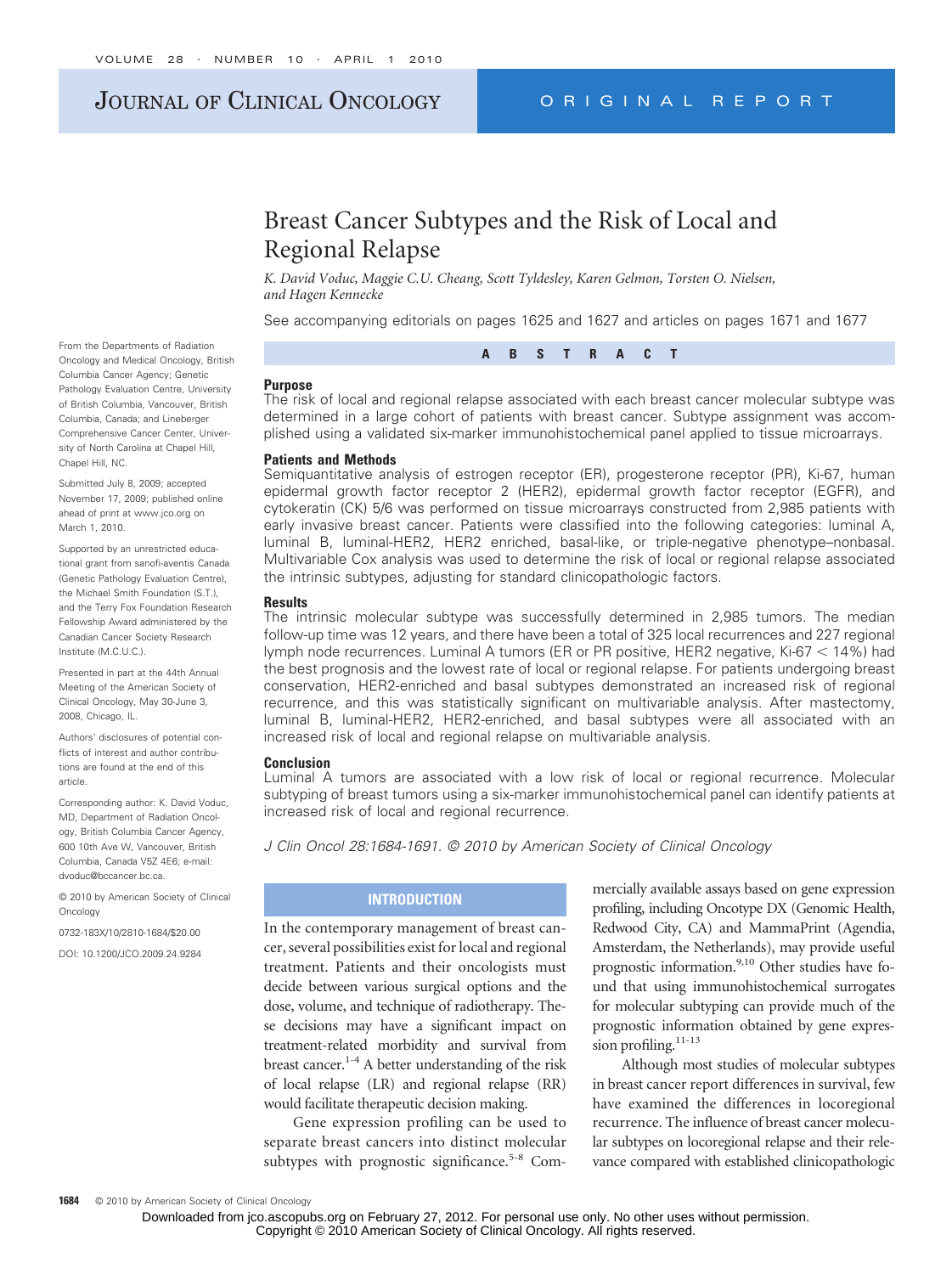| Criteria and Subtype         | ER                         | <b>PR</b>                  | HER <sub>2</sub>                                                              | CK5/6                                        | EGFR                                         | Ki-67                         |
|------------------------------|----------------------------|----------------------------|-------------------------------------------------------------------------------|----------------------------------------------|----------------------------------------------|-------------------------------|
| Criteria for positive result | $> 1\%$ of tumor<br>nuclei | $> 1\%$ of tumor<br>nuclei | HercepTest <sup>*</sup> $3+$ or $2+$ and<br>FISH amplification ratio<br>> 2.0 | Any cytoplasmic or<br>membranous<br>staining | Any cytoplasmic or<br>membranous<br>staining | $\geq$ 14% of tumor<br>nuclei |
| Subtype                      |                            |                            |                                                                               |                                              |                                              |                               |
| Luminal A                    | Either ER or PR positive   |                            | Negative                                                                      | Any                                          | Any                                          | Negative                      |
| Luminal B                    | Either ER or PR positive   |                            | Negative                                                                      | Any                                          | Any                                          | Positive                      |
| Luminal-HER2                 | Either ER or PR positive   |                            | Positive                                                                      | Anv                                          | Any                                          | Any                           |
| HER2 enriched                | Negative                   | Negative                   | Positive                                                                      | Any                                          | Any                                          | Any                           |
| Basal-like                   | Negative                   | Negative                   | Negative                                                                      |                                              | CK5/6 or EGFR positive                       | Any                           |
| TNP-nonbasal                 | Negative                   | Negative                   | Negative                                                                      | Negative                                     | Negative                                     | Any                           |

Abbreviations: ER, estrogen receptor; PR, progesterone receptor; HER2, human epidermal growth factor receptor 2; CK, cytokeratin; EGFR, epidermal growth factor receptor; FISH, fluorescent in situ hybridization; TNP, triple-negative phenotype. Manufactured by Dako (Carpinteria, CA).

variables has not been defined. Biomarker studies can provide prognostic information that may facilitate treatment decisions. In this study, we describe the effect of breast cancer subtypes on LR and RR in a large cohort of patients with early breast cancer.

## **PATIENTS AND METHODS**

#### *Study Population*

Between 1986 and 1992, 74% of all patients diagnosed with breast cancer in the province of British Columbia were referred for consultation at the British Columbia Cancer Agency (BCCA; Vancouver, British Columbia, Canada). All referred patients had tumor samples sent to a central laboratory for biochemical estrogen receptor (ER) testing. The cohort used for this study was derived from the archival paraffin-embedded breast tumor samples collected at the Vancouver General Hospital (Vancouver, British Columbia, Canada), one of the two institutions that performed centralized ER testing. Once a tumor sample was identified, patients were included in this cohort only if clinicopathologic data and updated outcomes were obtainable; all patients in this cohort have outcome data accurate to June 2004. Patients with in situ disease only or metastatic disease at presentation were excluded. The cohort includes 4,033 patients, accounting for approximately 41% of all patients referred to the BCCA during this time.

| Characteristic                       | Luminal A<br>$(n = 1,304)$ |                | Luminal B<br>$(n = 713)$ |                | Luminal-HER2<br>$(n = 185)$ | <b>HER2</b> Enriched<br>$(n = 227)$ | Basal-Like<br>$(n = 295)$ |                | TNP-Nonbasal<br>$(n = 261)$ |    |                    |      |            |
|--------------------------------------|----------------------------|----------------|--------------------------|----------------|-----------------------------|-------------------------------------|---------------------------|----------------|-----------------------------|----|--------------------|------|------------|
|                                      | No. of<br>Patients         | %              | No. of<br>Patients       | $\%$           | No. of<br>Patients          | %                                   | No. of<br>Patients        | %              | No. of<br>Patients          | %  | No. of<br>Patients | $\%$ | $\chi^2$ P |
| Age at diagnosis, years              |                            |                |                          |                |                             |                                     |                           |                |                             |    |                    |      | < 0.01     |
| < 40                                 | 48                         | $\overline{4}$ | 51                       | $\overline{7}$ | 15                          | 8                                   | 28                        | 12             | 55                          | 19 | 27                 | 10   |            |
| 40-55                                | 371                        | 29             | 230                      | 32             | 65                          | 35                                  | 68                        | 30             | 111                         | 38 | 92                 | 35   |            |
| > 55                                 | 885                        | 68             | 432                      | 61             | 106                         | 57                                  | 131                       | 58             | 129                         | 44 | 142                | 54   |            |
| Tumor size, cm                       |                            |                |                          |                |                             |                                     |                           |                |                             |    |                    |      | < 0.001    |
| < 2                                  | 824                        | 63             | 334                      | 47             | 72                          | 39                                  | 96                        | 43             | 133                         | 45 | 121                | 47   |            |
| $2 - 5$                              | 445                        | 34             | 345                      | 49             | 102                         | 55                                  | 112                       | 50             | 138                         | 47 | 124                | 48   |            |
| > 5                                  | 31                         | $\overline{2}$ | 28                       | 4              | 11                          | 6                                   | 16                        | $\overline{7}$ | 23                          | 8  | 15                 | 6    |            |
| Tumor grade                          |                            |                |                          |                |                             |                                     |                           |                |                             |    |                    |      | < .001     |
| 1/2                                  | 801                        | 65             | 307                      | 45             | 52                          | 29                                  | 51                        | 23             | 30                          | 10 | 80                 | 32.5 |            |
| 3                                    | 430                        | 35             | 382                      | 55             | 127                         | 71                                  | 169                       | 77             | 259                         | 90 | 166                | 67.5 |            |
| Lymph nodes                          |                            |                |                          |                |                             |                                     |                           |                |                             |    |                    |      | < 0.01     |
| Negative                             | 771                        | 59             | 383                      | 54             | 85                          | 46                                  | 102                       | 45             | 190                         | 65 | 160                | 62   |            |
| Positive                             | 532                        | 41             | 329                      | 46             | 99                          | 54                                  | 124                       | 55             | 104                         | 35 | 100                | 39   |            |
| Lymphovascular invasion              |                            |                |                          |                |                             |                                     |                           |                |                             |    |                    |      | < 0.01     |
| Negative                             | 761                        | 61             | 329                      | 48             | 75                          | 41                                  | 102                       | 46             | 171                         | 60 | 142                | 57   |            |
| Positive                             | 491                        | 39             | 353                      | 52             | 106                         | 59                                  | 118                       | 54             | 112                         | 40 | 106                | 43   |            |
| Local treatment                      |                            |                |                          |                |                             |                                     |                           |                |                             |    |                    |      | < .001     |
| Breast conservation<br>and radiation | 587                        | 45             | 295                      | 41             | 61                          | 33                                  | 80                        | 35             | 134                         | 45 | 114                | 44   |            |
| Mastectomy                           | 564                        | 43             | 323                      | 45             | 85                          | 46                                  | 86                        | 38             | 113                         | 38 | 112                | 43   |            |
| Mastectomy and<br>radiotherapy       | 153                        | 12             | 95                       | 13             | 39                          | 21                                  | 61                        | 27             | 48                          | 16 | 35                 | 13   |            |

*www.jco.org* © 2010 by American Society of Clinical Oncology **1685**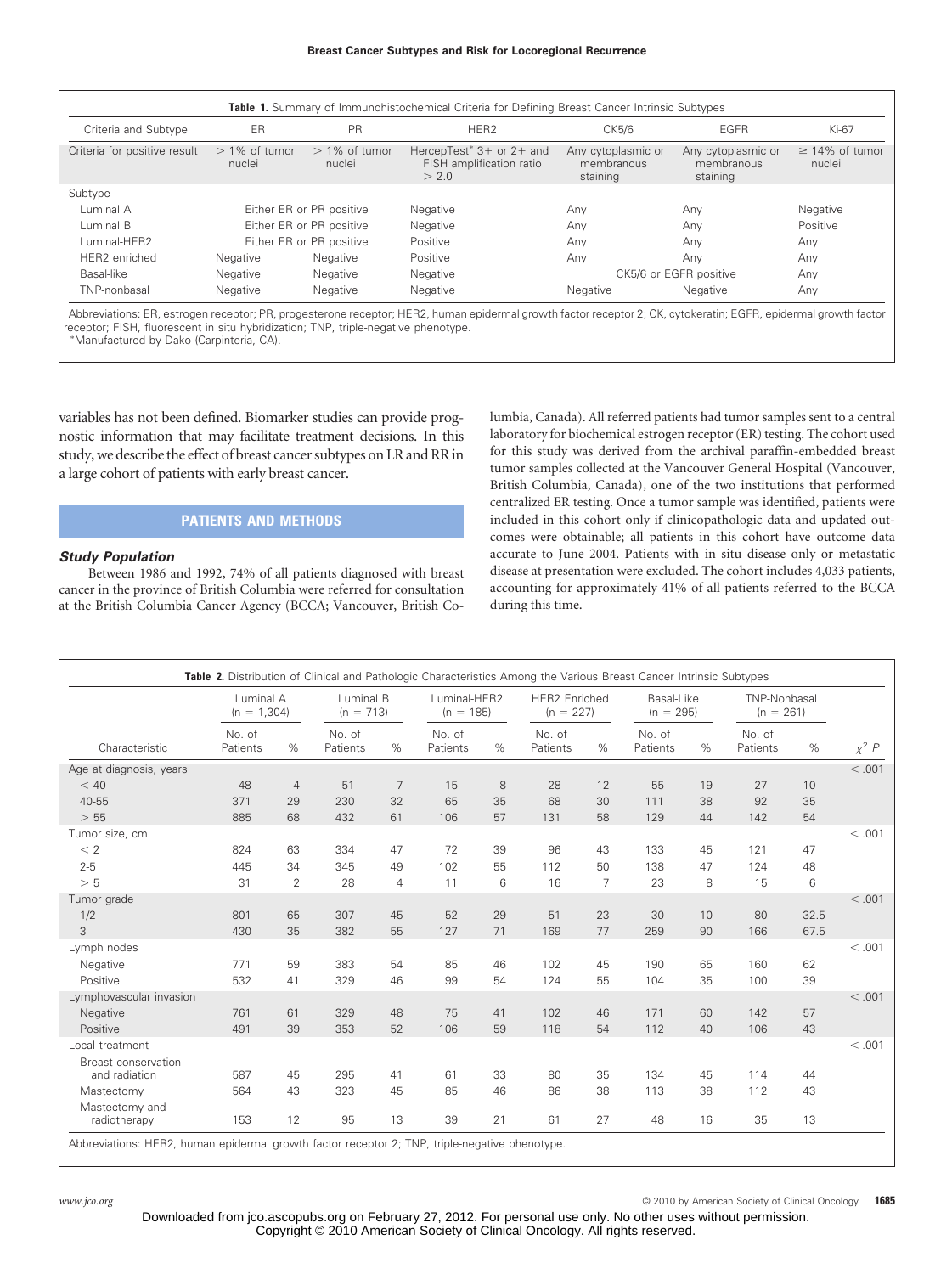For the local treatment of breast cancer, patients underwent either breast-conserving surgery (BCS) followed by adjuvant radiotherapy or mastectomy. Patients treated with BCS who did not receive adjuvant radiotherapy and patients with positive surgical margins were excluded from analysis. Patients typically had a level II axillary dissection, and themean number of lymph nodes dissected was 11 nodes. Patients who underwent mastectomy may have received adjuvant radiotherapy at the discretion of the oncologist. In most cases, postmastectomy radiotherapy was limited to patients with high-risk disease (T3 tumors,  $>$  three involved lymph nodes, or any lymph node  $>$  2 cm). Most patients were treated with adjuvant systemic therapy according to provincial management guidelines established by the BCCA.<sup>14</sup> No patients in this cohort were treated with neoadjuvant chemotherapy or adjuvant trastuzumab. This study was approved by the Clinical Research Ethics Board of the University of British Columbia and the BCCA.

#### *Tissue Microarrays and Immunohistochemistry*

Tissue cores were extracted from archival blocks of the primary breast tumor and used to construct a tissue microarray as previously described.<sup>15</sup> Immunohistochemical staining was performed for the biomarkers of ER, progesterone receptor (PR), human epidermal growth factor receptor 2 (HER2), Ki-67, epidermal growth factor receptor (EGFR), and cytokeratin (CK) 5/6 on each of the tissue microarray slides using the standard streptavidin-biotin complex method with 3'3' diaminobenzidine chromogen. Staining and interpretation of ER, PR, HER2, Ki-67, EGFR, and CK5/6 have been previously described.12,13 Surgical pathologists scoring the tissue microarrays were blinded to the clinicopathologic characteristics and outcome of each patient. Samples with less than 50 tumor cells present in the tissue microarray cores were considered uninterpretable and were excluded from analysis. All of the stained tissue microarrays were digitally scanned, and primary image data are available for public access (http://www.gpecimage.ubc .ca/tma/web/viewer.php; username: localrecur; password: localrecur).

Breast cancer molecular subtypes according to immunohistochemical profile were categorized as follows: luminal A (ER positive or PR positive and  $Ki-67 < 14%$ ; Table 1), luminal B (ER positive or PR positive and Ki-67  $\geq$  14%), luminal-HER2 (ER positive or PR positive and HER2 positive), HER2 enriched (ER negative, PR negative, and HER2 positive), and basallike (ER negative, PR negative, HER2 negative, and EFGR positive or CK5/6 positive). In addition triple-negative tumors (triple negative phenotype [TNP]) that were negative for both EGFR and CK5/6 were labeled TNP-nonbasal.

#### *Statistical Analysis*

All statistical analyses were carried out using SPSS Version 16.0 (SPSS, Chicago, IL) and R 2.8.1 (http://www.r-project.org). Differences in the clinicopathologic features between patients assigned to the six breast cancer molecular subtypes were examined using  $\chi^2$  tests. To avoid confounding factors related tolocoregional therapy, survival analyseswere conducted separatelyfor patients treated with BCS versus mastectomy. Because the clinical implications and therapeutic options differ after LR or RR, we also chose to analyze these events separately. LR was defined as disease recurrence within the ipsilateral breast or chest wall. RR was defined as disease recurrence in the ipsilateral axillary nodes, internal mammary nodes, or supraclavicular nodes. Patients were censored at the time of last follow-up, at the date of distant relapse, or at the time of death.

For univariable survival analysis, LR-free survival (LRFS) and RR-free survival (RRFS) were estimated using Kaplan-Meier curves, and survival differences were assessed using log-rank tests. Cox proportional hazards models were used to calculate adjusted hazard ratios accounting for covariates. Clinicopathologic covariates included age at diagnosis, tumor size, tumor grade, presence of lymphovascular invasion, and lymph node status.16,17 Treatment covariates included chest wall radiotherapy (for LR analysis after mastectomy only), nodal irradiation (for RR analysis only), boost irradiation (for LR after breast conservation only), chemotherapy, and hormonal therapy. Smoothed plots of weighted Schoenfeld residuals were used to test proportional hazard assumptions.<sup>18</sup> All statistical tests were two-sided, and *P* < .05 was considered statistically significant.

## **RESULTS**

#### *The Patient Cohort*

Of 4,033 patients with nonmetastatic, newly diagnosed breast cancer, 59 were excluded because they had no primary surgery, and 133 patients were excluded because they had BCS without adjuvant breast radiotherapy. Four hundred six patients had positive surgical margins after BCS, and these patients were also excluded. Four hundred seventy-six patients were excluded because missing biomarker scores did not allow for assignment to a molecular subtype. In the final cohort of 2,985 tumors, the median age was 59 years, and median follow-up time for both LR and RR was 12 years. For patients treated with BCS, there were 130 LR events and 83 RR events. After mastectomy, there were 195 LR events and 144 RR events. The majority of these patients had luminal A tumors (44%, 1,305 of 2,985 patients), followed by luminal B (24%, 720 of 2,985 patients), basal-like (10%, 296 of 2,985 patients), HER2-enriched (8%, 227 of 2,985 patients), and luminal-HER2 tumors (6%, 185 of 2,985 patients). Nine percent of patients (261 of 2,985 patients) had TNP-nonbasal tumors. The clinicopathologic features are listed in Table 2, and there were significant differences in median age, tumor size, tumor grade, lymphovascular invasion, and node status between the subtype cohorts.

Forty-two percent of patients underwent BCS, and 58% underwent mastectomy; 25% of patients treated with mastectomy received

|                                                                         | Mastectomy<br>and<br>Radiation<br>$(n = 508)$ |                | Mastectomy<br>Only<br>$(n = 1.492)$ |               | <b>Breast</b><br>Conservation<br>and Radiation<br>$(n = 1,461)$ |                 |            |  |
|-------------------------------------------------------------------------|-----------------------------------------------|----------------|-------------------------------------|---------------|-----------------------------------------------------------------|-----------------|------------|--|
| Characteristic                                                          | No of<br>Patients                             | $\%$           | No of<br>Patients                   | $\%$          | $No$ of<br>Patients                                             | %               | $\chi^2$ P |  |
| Age at diagnosis, years<br>< 40<br>$40 - 55$<br>> 55                    | 47<br>170<br>291                              | 9<br>34<br>57  | 82<br>379<br>1,031                  | 6<br>25<br>69 | 122<br>513<br>826                                               | 8<br>35<br>57   | < 0.001    |  |
| Tumor size, cm<br>$\lt 2$<br>$2 - 5$<br>> 5                             | 137<br>265<br>101                             | 27<br>53<br>20 | 719<br>714<br>50                    | 49<br>48<br>3 | 977<br>465<br>11                                                | 67<br>32<br>0.8 | <.001      |  |
| Tumor grade<br>1/2<br>3                                                 | 157<br>327                                    | 32<br>68       | 668<br>727                          | 48<br>52      | 734<br>688                                                      | 52<br>48        | $<$ .001   |  |
| Lymph nodes<br>Negative<br>Positive                                     | 69<br>438                                     | 14<br>86       | 915<br>575                          | 61<br>39      | 998<br>460                                                      | 68<br>32        | <.001      |  |
| Lymphovascular invasion<br>Negative<br>Positive                         | 125<br>356                                    | 26<br>74       | 808<br>600                          | 57<br>43      | 915<br>511                                                      | 64<br>36        | < 0.001    |  |
| Systemic chemotherapy<br>treatment<br>No chemotherapy<br>Chemotherapy   | 263<br>245                                    | 52<br>48       | 1,212<br>277                        | 81<br>19      | 1,113<br>347                                                    | 76<br>24        | <.001      |  |
| Systemic hormonal<br>treatment<br>No hormone therapy<br>Hormone therapy | 204<br>304                                    | 40<br>60       | 909<br>583                          | 61<br>39      | 1,008<br>453                                                    | 69<br>31        | <.001      |  |

**1686** © 2010 by American Society of Clinical Oncology **Clinical Oncology** JOURNAL OF CLINICAL ONCOLOGY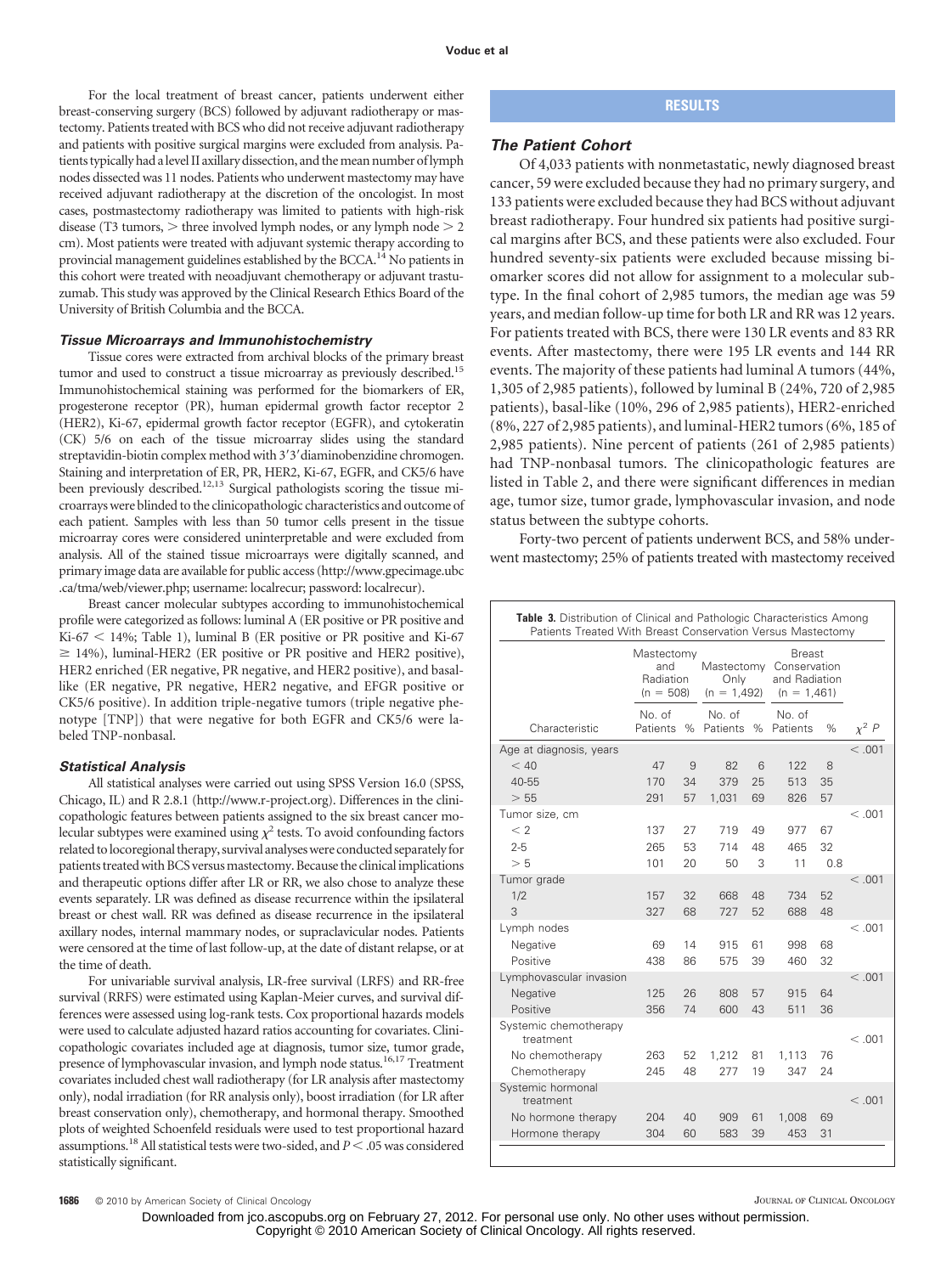postoperative radiotherapy. Fifty-seven percent of the total cohort of patients received adjuvant systemic therapy, consisting of chemotherapy (20%), hormonal therapy (31%), or both (7%). Patients undergoing mastectomy had larger and higher grade tumors and were more likely to have lymphovascular invasion and involved lymph nodes (Table 3).

## *LR and RR After BCS*

Univariate survival analysis of patients treated with BCS and radiotherapy revealed statistically significant differences in LR (Fig 1A) and RR (Fig 1B) among the molecular breast cancer subtypes



**Fig 1.** (A) Univariate analysis of local relapse–free survival in patients treated with breast-conserving therapy reveals significant differences among breast cancer intrinsic subtypes (log-rank test,  $P = .00515$ ). (B) Univariate analysis of regional relapse–free survival among patients treated with breast-conserving therapy reveals statistically significant differences among breast cancer intrinsic subtypes (log-rank test,  $P < .001$ ). Violet line, luminal A; light blue, luminal human epidermal growth factor receptor 2 (HER2); dark blue, luminal B; gold, five-marker negative phenotype; red, basal; beige, HER2 enriched.

| Subtype       | No. of<br>Patients | No. of<br>Events | 10-Year<br>LRFS (%) | 95% CI (%) |
|---------------|--------------------|------------------|---------------------|------------|
| Luminal A     | 587                | 55               | 92                  | 90 to 95   |
| Luminal B     | 295                | 27               | 90                  | 86 to 94   |
| Luminal-HER2  | 61                 | 5                | 91                  | 83 to 100  |
| HER2 enriched | 80                 | 15               | 79                  | 69 to 89   |
| Basal-like    | 134                | 19               | 86                  | 80 to 93   |
| TNP-nonbasal  | 114                | 9                | 92                  | 86 to 97   |

Abbreviations: LRFS, local relapse–free survival; HER2, human epidermal growth factor receptor 2; TNP, triple-negative phenotype.

(Tables 4 and 5). For both LR and RR, patients with luminal A tumors had the most favorable prognosis, with LR and RR rates of only 8% and 3% at 10 years, respectively. Conversely, HER2-enriched and basal-like groups exhibited the highest rates of LR (21% and 14%, respectively) and RR (16% and 14%, respectively).

Multivariable Cox analysis revealed that young age at diagnosis and the HER2-enriched subtype were independent predictors of LR (Table 6) and that anthracycline-based chemotherapy was protective. Multivariable Cox analysis of RR demonstrated that age less than 40 years, more than three positive lymph nodes, and HER2-enriched and basal-like breast cancer subtypes were the strongest independent predictors of recurrence in the regional lymph nodes (Table 6).

### *LR and RR After Mastectomy*

Locoregional relapse patterns observed among the various breast cancer subtypes were similar between BCS and mastectomy groups. In univariate analysis, statistically significant differences in LR and RR were observed (Fig 2; Tables 7 and 8). After treatment with mastectomy, patients with luminal A tumors again had the best prognosis, with relatively low rates of LR and RR (8% and 4%, respectively, at 10 years). All non–luminal A subtypes exhibited a greater risk of LR and RR.

Multivariable Cox analysis of LR in patients treated with mastectomy revealed that larger tumor size, high tumor grade, positive lymph nodes, and all non-luminal A subtypes (except TNP-nonbasal) were statistically significant independent predictors of a chest wall recurrence (Table 9). Chemotherapy and hormonal therapy were protective against LR. All of the non–luminal A subtypes (except for TNP-nonbasal) were also found to be independent predictors of a regional nodal recurrence after mastectomy (Table 9).

|               |                    |                 | <b>Table 5.</b> Ten-Year RRFS After Breast-Conserving Surgery by Subtype |            |
|---------------|--------------------|-----------------|--------------------------------------------------------------------------|------------|
| Subtype       | No. of<br>Patients | No of<br>Events | 10-Year<br><b>RRFS (%)</b>                                               | 95% CI (%) |
| Luminal A     | 587                | 24              | 97                                                                       | 96 to 99   |
| Luminal B     | 295                | 20              | 92                                                                       | 88 to 95   |
| Luminal-HER2  | 61                 | $\mathcal{P}$   | 95                                                                       | 83 to 99   |
| HER2 enriched | 80                 | 12              | 84                                                                       | 73 to 91   |
| Basal-like    | 134                | 17              | 86                                                                       | 79 to 91   |
| TNP-nonbasal  | 114                | 8               | 93                                                                       | 86 to 96   |

Abbreviations: RRFS, regional relapse–free survival; HER2, human epidermal growth factor receptor 2; TNP, triple-negative phenotype.

*www.jco.org* © 2010 by American Society of Clinical Oncology **1687**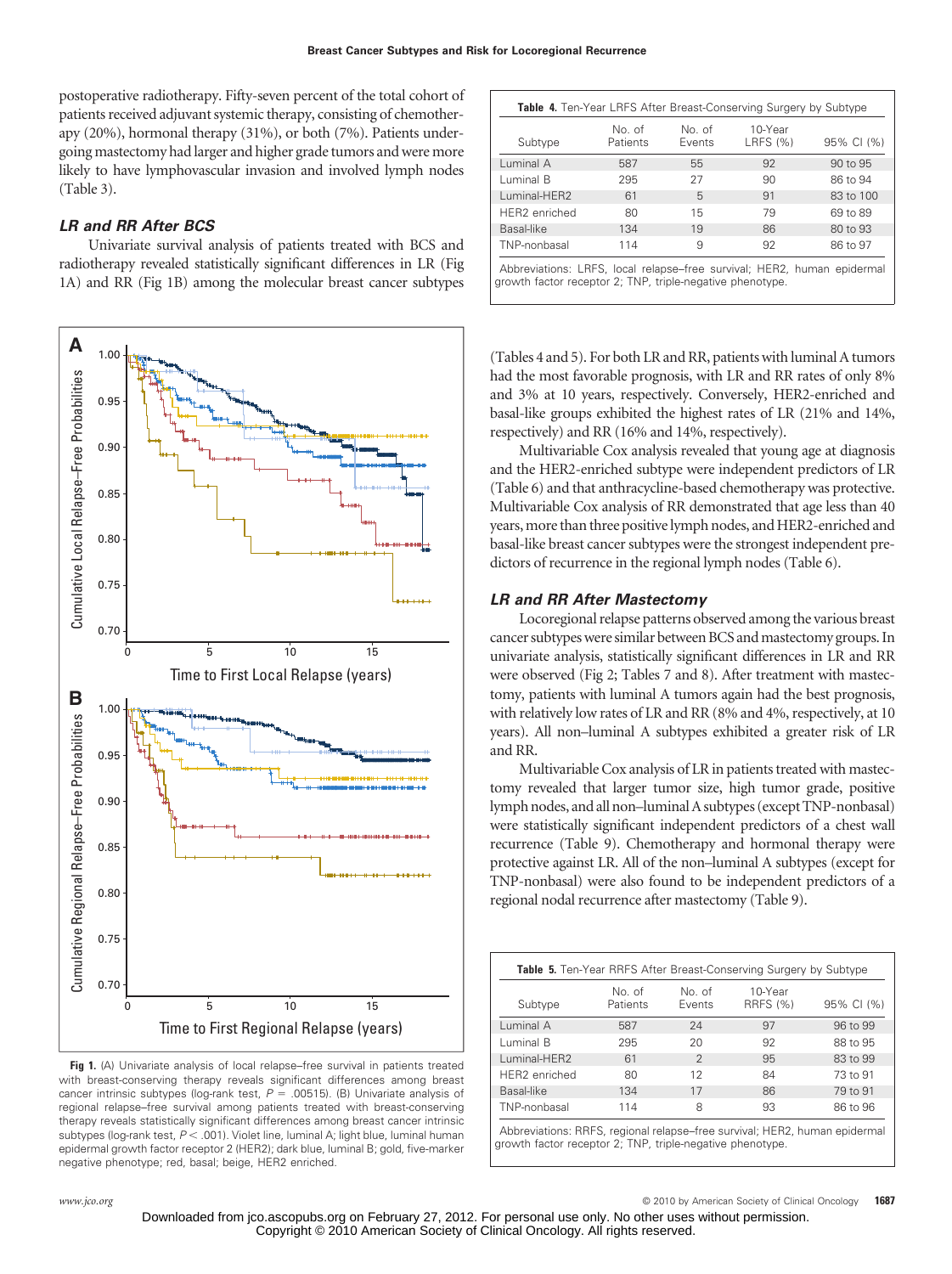|                            |           | Local Relapse<br>$(n = 1, 177)$ |                |           | Regional Relapse<br>$(n = 1, 177)$ |                |
|----------------------------|-----------|---------------------------------|----------------|-----------|------------------------------------|----------------|
| Variable                   | <b>HR</b> | 95% CI                          | $\overline{P}$ | <b>HR</b> | 95% CI                             | P              |
| Age, years                 |           |                                 |                |           |                                    |                |
| > 55                       | 1.0       |                                 |                | 1.0       |                                    |                |
| 40-55                      | 1.6       | 1.0 to 2.4                      | $.050*$        | 1.2       | 0.7 to 2.1                         | .57            |
| < 40                       | 1.7       | 0.9 to 3.3                      | .11            | 2.2       | 1.1 to 4.7                         | $.035*$        |
| Tumor size, cm             |           |                                 |                |           |                                    |                |
| $\leq 2$                   | 1.0       |                                 |                | 1.0       |                                    |                |
| > 2                        | 1.0       | 0.7 to 1.5                      | .90            | 1.5       | 1.0 to 2.4                         | .072           |
| Grade                      |           |                                 |                |           |                                    |                |
| 1/2                        | 1.0       |                                 |                | 1.0       |                                    |                |
| 3                          | 1.4       | 0.9 to 2.1                      | .087           | 1.0       | 0.6 to 1.7                         | .94            |
| Lymphovascular<br>invasion |           |                                 |                |           |                                    |                |
| Negative                   | 1.0       |                                 |                | 1.0       |                                    |                |
| Positive                   | 1.0       | 0.7 to 1.6                      | .86            | 1.4       | 0.8 to 2.4                         | .22            |
| Lymph nodes                |           |                                 |                |           |                                    |                |
| Negative                   | 1.0       |                                 |                | 1.0       |                                    |                |
| 1-3 positive               | 1.3       | 0.8 to 2.2                      | .37            | 1.7       | 0.9 to 3.4                         | .10            |
| $\geq$ 4 positive          | 2.0       | 1.0 to 4.3                      | .058           | 3.2       | 1.2 to 9.0                         | $.025*$        |
| Radiation boost            |           |                                 |                |           |                                    |                |
| N <sub>o</sub>             | 1.0       |                                 |                | ΝA        |                                    |                |
| Yes                        | 1.0       | 0.6 to 1.9                      | .22            |           |                                    |                |
| Radiation to nodes         |           |                                 |                |           |                                    |                |
| <b>No</b>                  | <b>NA</b> |                                 |                | 1.0       |                                    |                |
| Yes                        |           |                                 |                | 0.5       | 0.2 to 1.1                         | .093           |
| Chemotherapy               |           |                                 |                |           |                                    |                |
| No                         | 1.0       |                                 |                | 1.0       |                                    |                |
|                            |           |                                 |                |           |                                    |                |
| Anthracycline              | 0.4       | $0.2$ to $0.9$                  | $.022*$        | 0.5       | 0.2 to 1.2                         | .11            |
| Nonanthracycline           | 1.0       | 0.6 to 1.9                      | .095           | 0.7       | $0.3$ to $1.6$                     | .46            |
| Hormones                   |           |                                 |                |           |                                    |                |
| <b>No</b>                  | 1.0       |                                 |                | 1.0       |                                    |                |
| Yes                        | 0.7       | 0.4 to 1.2                      | .17            | 0.6       | $0.3$ to $1.3$                     | $\overline{2}$ |
| Subtype                    |           |                                 |                |           |                                    |                |
| Luminal A                  | 1.0       |                                 |                | 1.0       |                                    |                |
| Luminal B                  | 1.0       | 0.6 to 1.7                      | .86            | 1.7       | 0.9 to 3.2                         | .12            |
| Luminal-HER2               | 1.0       | 0.4 to 2.6                      | .99            | 0.9       | 0.2 to 3.8                         | .85            |
| <b>HER2</b> enriched       | 2.7       | 1.4 to 4.9                      | $.0019*$       | 4.7       | 2.2 to 10.2                        | $< 0.01*$      |
| Basal-like                 | 1.2       | 0.7 to 2.2                      | .48            | 2.7       | 1.3 to 5.8                         | $.009*$        |
| TNP-nonbasal               | 0.9       | 0.4 to 1.8                      | .66            | 1.7       | $0.7$ to $4.0$                     | .23            |

Statistically significant.

Multivariable analysis for LR and RR in both treatment subgroups was repeated using a competing risks analysis (Appendix, online only). The breast cancer subtype hazard ratios obtained from competing risks analysis were consistent with those from the Cox model. Exploratory Kaplan-Meier analysis of patients who would generally not receive adjuvant radiation was performed to identify subgroups at high risk of locoregional relapse (Appendix).

## **DISCUSSION**

In this study, the relevance of breast cancer subtypes as predictors of LR and RR was demonstrated. Multivariable analysis illustrates the independent prognostic value of tumor subtypes compared with established clinicopathologic variables. To date, relatively few studies



**Fig 2.** (A) Univariate analysis of local relapse–free survival after mastectomy by breast cancer subtypes reveals statistically significant differences (log-rank test,  $P <$  .001). (B) Univariate analysis of regional relapse–free survival after mastectomy reveals statistically significant differences (log-rank test,  $P < .001$ ). Violet line, luminal A; light blue, luminal human epidermal growth factor receptor 2 (HER2); dark blue, luminal B; gold, five-marker negative phenotype; red, basal; beige, HER2 enriched.

have attempted to find an association between breast cancer molecular subtype and locoregional recurrence. Millar et  $al<sup>19</sup>$  used a similar five-marker immunopanel to subclassify 495 mostly low-risk breast cancers treated with BCS. Combining LR and RR (34 events), they found a 5-year locoregional recurrence rate of 15% for HER2 enriched tumors compared with 1% for luminal A tumors (statistically significant on univariable analysis).

Nguyen et al<sup>20</sup> examined a contemporary cohort of 793 patients with breast cancer treated with BCS. With 18 local events, the study found that HER2-enriched and TNP tumors were associated with an increased risk of local recurrence on multivariable analysis. Haffty et al21 observed a higher overall incidence of local recurrence in a cohort

**1688** © 2010 by American Society of Clinical Oncology **JOURNAL OF CLINICAL ONCOLOGY** JOURNAL OF CLINICAL ONCOLOGY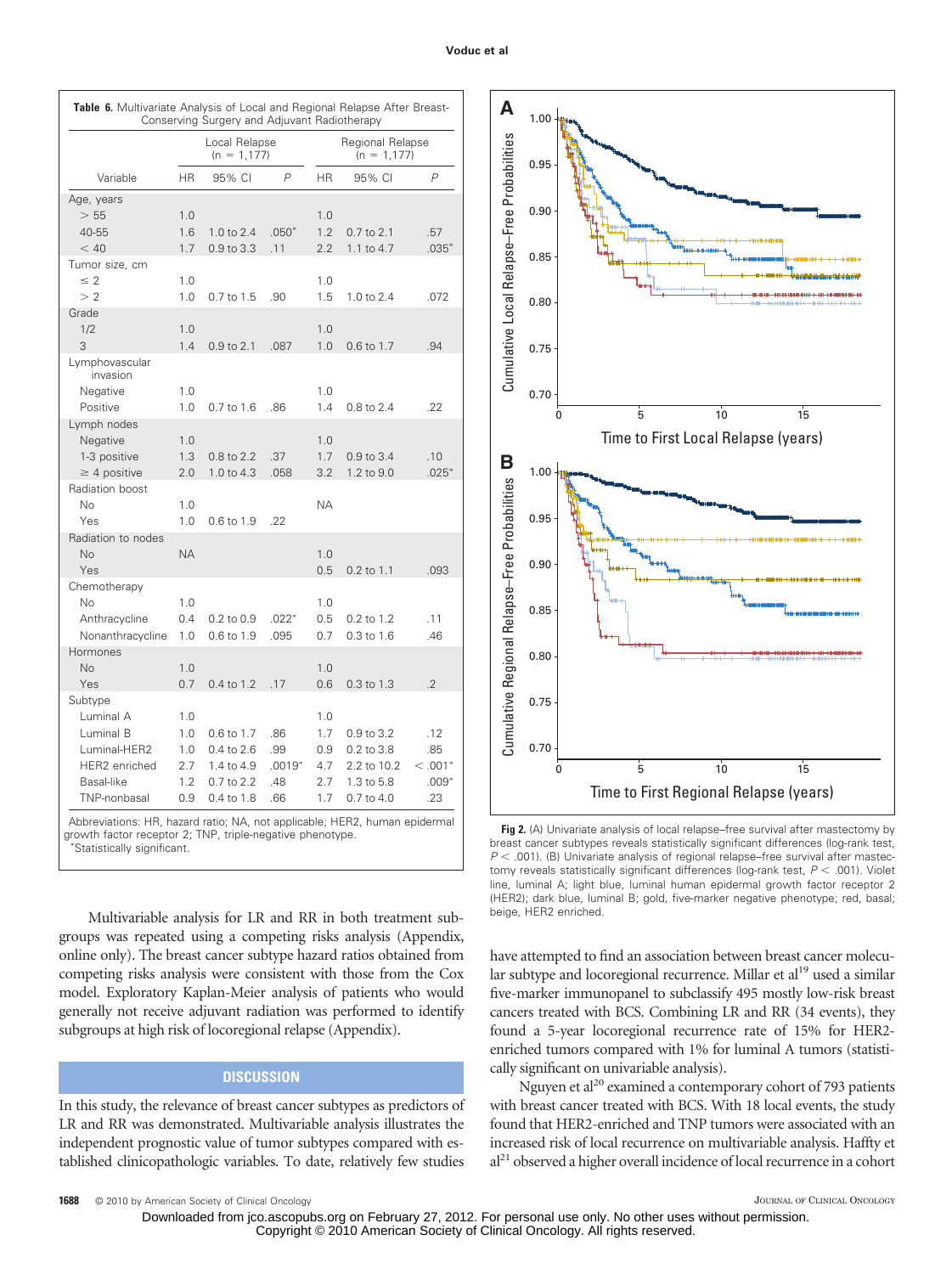**Breast Cancer Subtypes and Risk for Locoregional Recurrence**

|               |                           |                  | <b>Table 7.</b> Ten-Year LRFS After Mastectomy by Subtype |            |
|---------------|---------------------------|------------------|-----------------------------------------------------------|------------|
| Subtype       | No. of<br><b>Patients</b> | No. of<br>Events | 10-Year<br><b>LRFS (%)</b>                                | 95% CI (%) |
| Luminal A     | 717                       | 57               | 92                                                        | 89 to 94   |
| Luminal B     | 418                       | 54               | 86                                                        | 81 to 89   |
| Luminal HER2  | 124                       | 19               | 80                                                        | 70 to 87   |
| HER2 enriched | 147                       | 21               | 83                                                        | 75 to 89   |
| Basal-like    | 161                       | 26               | 81                                                        | 73 to 87   |
| TNP-nonbasal  | 147                       | 18               | 87                                                        | 80 to 92   |

Abbreviations: LRFS, local relapse–free survival; HER2, human epidermal growth factor receptor 2; TNP, triple-negative phenotype.

of 482 patients treated with BCS. LR rate was 17% at 5 years, with no difference between TNP and non-TNP breast cancers. There was a small, but statistically significant, difference in nodal recurrence, with a higher risk observed in TNP cancers versus non-TNP cancers (5 year nodal recurrence rate of 6%  $\nu$  1%, respectively). Dent et al<sup>22</sup> also did not find a difference in local recurrence rates for TNP breast cancer in 1,601 patients.

For patients treated with mastectomy, the Danish Breast Cancer Cooperative Group analyzed the prognostic and predictive value of ER, PR, and HER2 in 1,000 patients enrolled onto the Danish 82b and 82c postmastectomy radiation studies.<sup>23-25</sup> The Danish trials, in addition to a study from British Columbia,<sup>26</sup> were important studies that demonstrated an improvement in overall survival with postmastectomy radiotherapy. The Danish Breast Cancer Cooperative Group found that the TNP and HER2 (ER negative/PR negative/HER2 positive) subtypes were independent predictors of locoregional relapse. They also found that the survival benefit associated with postmastectomy radiation seemed to be isolated to ER- and PR-positive tumors, and there was no survival benefit for TNP and HER2-positive subtypes, suggesting that biomarkers may have a predictive role for radiotherapy response.

The current study represents the largest biomarker analysis of LR and RR in breast cancer reported to date. Luminal A tumors were associated with a low rate of LR of 8% at 10 years after either BCS or mastectomy. This result is concordant with repeated observations that luminal A tumors exhibit the best prognosis with respect to survival.<sup>6,7</sup> Given that only 46% of ER-positive patients were treated with adjuvant tamoxifen in this cohort, an even lower rate of relapse may be expected with more modern adjuvant hormonal therapy. Luminal A

|               |                    |                  | Table 8. Ten-Year RRFS After Mastectomy by Subtype |            |
|---------------|--------------------|------------------|----------------------------------------------------|------------|
| Subtype       | No. of<br>Patients | No. of<br>Events | 10-Year<br><b>RRFS (%)</b>                         | 95% CI (%) |
| Luminal A     | 717                | 27               | 96                                                 | 94 to 98   |
| Luminal B     | 418                | 46               | 88                                                 | 84 to 91   |
| Luminal HER2  | 124                | 20               | 80                                                 | 70 to 87   |
| HER2 enriched | 147                | 14               | 88                                                 | 81 to 93   |
| Basal-like    | 161                | 27               | 80                                                 | 73 to 86   |
| TNP-nonbasal  | 147                | 10               | 93                                                 | 87 to 96   |

Abbreviations: RRFS, regional relapse–free survival; HER2, human epidermal growth factor receptor 2; TNP, triple-negative phenotype.

|                            |           | Local Relapse<br>$(n = 1,512)$   |                |           | Regional Relapse<br>$(n = 1,512)$ |                |
|----------------------------|-----------|----------------------------------|----------------|-----------|-----------------------------------|----------------|
| Variable                   | <b>HR</b> | 95% CI                           | $\overline{P}$ | <b>HR</b> | 95% CI                            | $\overline{P}$ |
| Age, years                 |           |                                  |                |           |                                   |                |
| > 55                       | 1.0       |                                  |                | 1.0       |                                   |                |
| $40 - 55$                  | 1.43      | 0.9 to 2.2                       | .094           | 2.39      | 1.5 to 3.8                        | $< 0.001*$     |
| < 40                       | 1.77      | 1.0 to 3.3                       | .07            | 2.10      | 1.0 to 4.4                        | .049           |
| Tumor size, cm<br>< 2      |           |                                  |                |           |                                   |                |
|                            | 1.0       |                                  |                | 1.0       |                                   |                |
| $2 - 5$                    | 1.08      | 0.8 to 1.5                       | .66            | 1.19      | 0.8 to 1.8                        | .37            |
| > 5                        | 2.31      | 1.3 to 4.0                       | $.0024*$       | 1.0       | 0.4 to 2.2                        | .94            |
| Grade                      |           |                                  |                |           |                                   |                |
| 1/2                        | 1.0       |                                  |                | 1.0       |                                   |                |
| 3                          | 1.48      | 1.0 to 2.1                       | $.027*$        | 1.84      | 1.2 to 2.8                        | $.0051*$       |
| Lymphovascular<br>invasion |           |                                  |                |           |                                   |                |
| Negative                   | 1.0       |                                  |                | 1.0       |                                   |                |
| Positive                   | 1.33      | $0.9$ to $2.0$                   | .15            | 1.73      | 1.1 to 2.7                        | $.015*$        |
| Lymph nodes                |           |                                  |                |           |                                   |                |
| Negative                   | 1.0       |                                  |                | 1.0       |                                   |                |
| 1-3 positive               | 1.70      | 1.1 to 2.7                       | $.022*$        | 1.78      | 1.1 to 2.9                        | $.024*$        |
| $\geq$ 4 positive          | 2.87      | 1.7 to $5.0 < .001$ <sup>*</sup> |                | 2.28      | 1.2 to 4.4                        | $.013*$        |
| Radiation to chest<br>wall |           |                                  |                |           |                                   |                |
| No                         | 1.0       |                                  |                | ΝA        |                                   |                |
| Yes                        | 0.67      | 0.4 to 1.0                       | .064           |           |                                   |                |
| Radiation to nodes         |           |                                  |                |           |                                   |                |
| <b>No</b>                  | <b>NA</b> |                                  |                | 1.0       |                                   |                |
| Yes                        |           |                                  |                | 0.51      | $0.3$ to $0.9$                    | $.012*$        |
| Chemotherapy               |           |                                  |                |           |                                   |                |
| <b>No</b>                  | 1.0       |                                  |                | 1.0       |                                   |                |
| Anthracycline              | 0.35      | 0.2 to 0.7                       | $.0021*$       | 0.43      | $0.2$ to $0.9$                    | $.016*$        |
| Nonanthracycline           | 0.57      | 0.3 to 1.0                       | $.048*$        | 0.55      | 0.3 to 1.0                        | .059           |
| Hormones                   |           |                                  |                |           |                                   |                |
| No                         | 1.0       |                                  |                | 1.0       |                                   |                |
| Yes                        | 0.62      | 0.4 to 1.0                       | $.03*$         | 0.88      | 0.5 to 1.4                        | .61            |
| Subtype                    |           |                                  |                |           |                                   |                |
| Luminal A                  | 1.0       |                                  |                | 1.0       |                                   |                |
| Luminal B                  | 1.79      | 1.2 to 2.7                       | $.0059*$       | 2.89      | 1.7 to 4.8                        | $< 0.001*$     |
| Luminal-HER2               | 2.05      | 1.2 to 3.6                       | $.014*$        | 2.75      | 1.4 to 5.5                        | $.004*$        |
| HER2 enriched              | 1.77      | 1.0 to 3.1                       | $.047*$        | 2.81      | 1.4 to 5.6                        | $.003*$        |
| Basal-like                 | 1.90      | 1.1 to 3.2                       | $.018*$        | 4.22      | 2.3 to 7.8                        | $< 0.001*$     |
| TNP-non basal              | 1.60      | 0.9 to 2.9                       | .12            | 1.45      | 0.6 to 3.4                        | .40            |

owth factor receptor 2; TNP, triple-negative phenotype Statistically significant.

tumors also had infrequent RR (RR rate of 3% at 10 years for both BCS and mastectomy).

After BCS and adjuvant radiotherapy, there were statistically significant differences in LR observed in the other breast cancer subtypes. Of particular concern was the high rate of LR observed in the HER2-enriched subgroup (10-year LR rate, 21% for HER2 enriched *v* 8% for luminal A); this LR rate approaches the in-breast recurrence rate expected for patients treated with partial mastectomy alone, without adjuvant radiotherapy. Although this subgroup was small  $(n = 80)$ , the HER2 subtype was an independent marker of LR after BCS (hazard ratio  $= 2.7, P = .0019$ ). It is important to note that in the current treatment of breast cancer, adjuvant trastuzumab

*www.jco.org* © 2010 by American Society of Clinical Oncology **1689**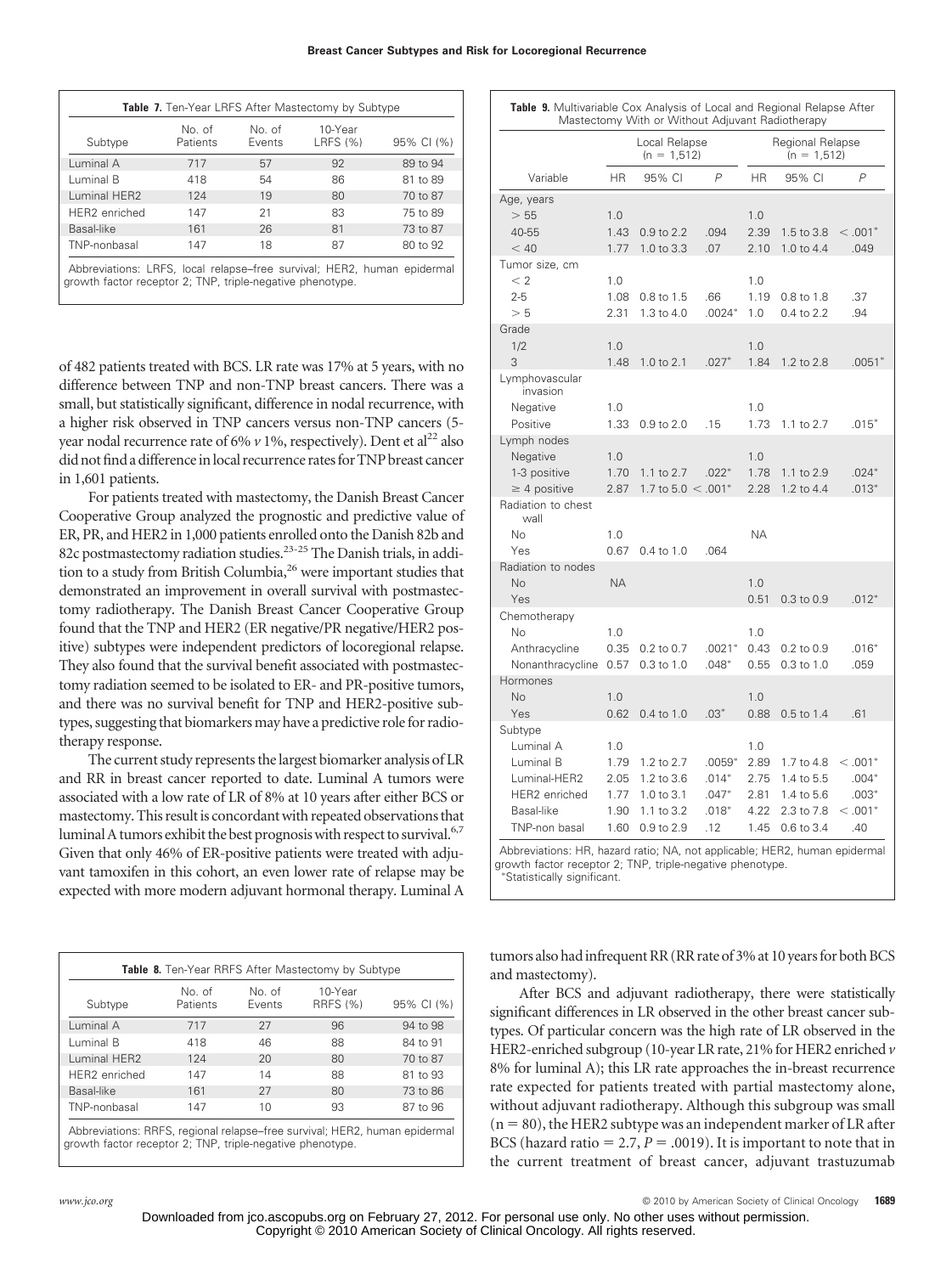would certainly reduce the risk of LR. There is insufficient evidence from this study to suggest that breast conservation is inappropriate for HER2-enriched tumors, but a radiation boost may be appropriate for some patients in this cohort, particularly if other highrisk local features exist.

Differences in LR among the molecular subtypes were more evident for patients treated with mastectomy. Although patients with luminal A tumors had a favorable prognosis (LR rate of 8% at 10 years), all other molecular subtypes displayed a higher rate of LR (13% to 20%). This was statistically significant on multivariable analysis for all non–luminal A tumors (except TNP-nonbasal). Currently, postmastectomy radiotherapy may be offered to patients with  $N+$  or T3N0 disease and may also be beneficial in high-risk patients with T2N0 disease.<sup>4,27</sup> In the subgroup of patients with grade 3 and T1-2N0-1 breast cancer, LR rate after mastectomy only was 8% for luminal A tumors compared with 22% for luminal B tumors, suggesting that these patients may benefit from additional adjuvant treatment.

RR was rare for patients with luminal A tumors. Some studies have examined the omission of axillary node sampling for low-risk populations, and our study can provide additional criteria to aid in decision making if this option is being considered.<sup>28,29</sup> In our study, luminal B, luminal-HER2, HER2-enriched, and basal-like subtypes were associated with a higher risk of RR after BCS or mastectomy (as high as 20%). This was statistically significant on multivariate analysis for both treatment groups, with the exception of luminal B and luminal-HER2 tumors treated with BCS. In a subgroup of patients with grade 3, T2N0-1 breast cancer who did not receive radiotherapy to the regional lymph nodes, RR rate was 8% for luminal A tumors compared with 20% for basal tumors. Currently, the management of the axilla in breast cancer remains a challenging clinical decision; the impact of locoregional treatment on survival remains controversial, and there is the potential for significant morbidity, including arm lymphedema and neurologic injury. Although previous studies have suggested that basal breast cancers are associated with lymph node–negative disease at presentation,<sup>30,31</sup> we observed a high rate of regional nodal recurrence in this subtype.

An important finding of this study was the high risk of locoregional relapse observed in luminal B tumors, identified using Ki-67. Previous studies have applied HER2-positive status alone to identify higher risk tumors among the hormone receptor–positive breast cancers, and our results suggest that this is insufficient. Using a cutoff of 14% for Ki-67, we found that luminal B tumors were the second largest molecular subtype (35% of hormone receptor–positive and HER2-negative tumors), and they were associated with significantly higher rates of LR and RR. Consistent with our results, Colleoni et al<sup>32</sup> found that high Ki-67 predicted for recurrence in small  $(< 1 \text{ cm})$ , node-negative breast cancers. Furthermore, Mamounas et al<sup>33</sup> found that 25% of a cohort of ER-positive, node-negative breast cancers had a high-risk recurrence score (Oncotype DX assay), and this subgroup had a much higher risk of locoregional relapse compared with low-risk tumors (16% *v* 4%, respectively).

Studies looking at individual biomarkers also support the results of this study. p53 overexpression, amarker of basal-like breast tumors, is associated with local recurrence in both breast cancer<sup>34-36</sup> and ductal carcinoma in situ. $37,38$  Elkhuizen et al $39$  found that high expression of Ki-67, a luminal B marker, is also associated with an increased risk of local recurrence, whereas Jager et al<sup>40</sup> found that bcl-2 expression, a marker of the luminal A subtype, is associated with a lower risk of local recurrence.

A major limitation of this study is the underuse of systemic therapy, including the absence of adjuvant trastuzumab, in this cohort. Our results from multivariable analysis demonstrate the effectiveness of systemic therapy in reducing the risk of locoregional relapse. It follows that the differences in locoregional relapse between the molecular subtypes will likely be diminished in a population receiving modern systemic therapy. In addition, although the patient subgroup treated with mastectomy only provides the best insight into the locoregional behavior of the breast cancer subtypes, these patients are not directly comparable to the much higher risk subgroup treated with mastectomy and radiation therapy. Consequently, this study is not able to generate any substantial conclusions regarding the relative radiosensitivity and predictive value of breast cancer subtypes.

We have demonstrated that a small panel of immunohistochemical markers can identify patients at increased risk of LR and/or RR. However, the biology underlying these observations remains poorly understood. Nuyten et al<sup>41</sup> obtained gene expression data on 161 patients treated with BCS. Using a 380-gene list, they were able to isolate a subgroup of patients at high risk for local recurrence, and this classification was found to be prognostic on multivariable analysis. This work suggests that we will be able to identify the underlying biologic mechanisms associated with local tumor aggressiveness, nodal metastasis, and radiation response. Additional studies will be required to identify the most effective treatment modality to address a greater risk of locoregional relapse; these treatments could include more extensive surgery, systemic therapy, or radiotherapy. Because effective treatment modalities exist for the locoregional control of breast cancer, further investigation into breast cancer biomarkers, molecular subtypes, and the associated risk of locoregional relapse may profoundly affect the treatment of breast cancer.

## **AUTHORS' DISCLOSURES OF POTENTIAL CONFLICTS OF INTEREST**

The author(s) indicated no potential conflicts of interest.

## **AUTHOR CONTRIBUTIONS**

**Conception and design:** K. David Voduc, Scott Tyldesley, Karen Gelmon, Torsten O. Nielsen, Hagen Kennecke **Financial support:** Torsten O. Nielsen **Administrative support:** Torsten O. Nielsen **Collection and assembly of data:** Maggie C.U. Cheang, Torsten O. Nielsen, Hagen Kennecke **Data analysis and interpretation:** K. David Voduc, Maggie C.U. Cheang, Scott Tyldesley, Karen Gelmon, Torsten O. Nielsen, Hagen Kennecke **Manuscript writing:** K. David Voduc, Maggie C.U. Cheang, Scott Tyldesley, Karen Gelmon, Torsten O. Nielsen, Hagen Kennecke

**Final approval of manuscript:** K. David Voduc, Maggie C.U. Cheang, Scott Tyldesley, Karen Gelmon, Hagen Kennecke